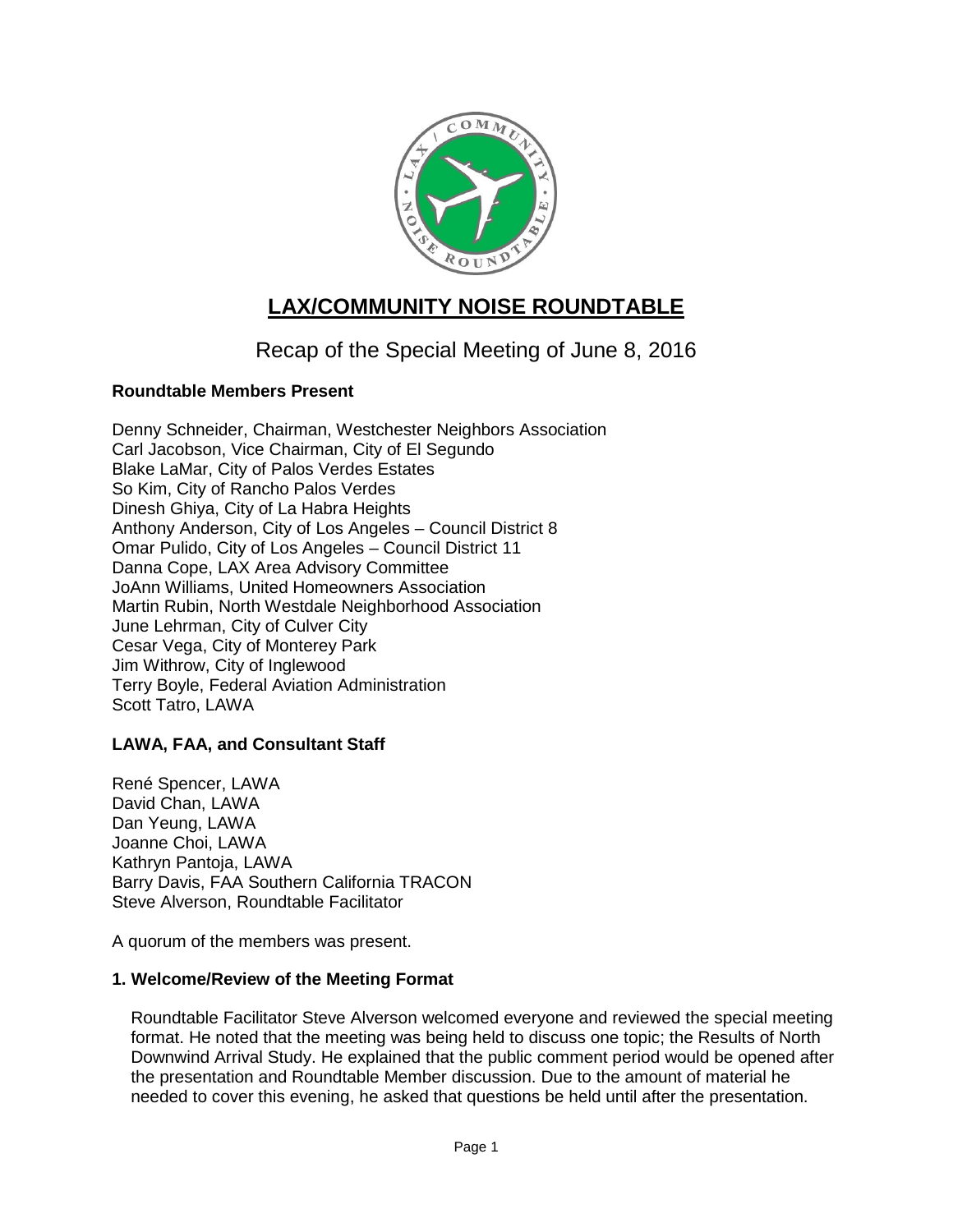#### **2. Call to Order**

Roundtable Chairman Schneider called the meeting to order at 7:02 pm PDT in the Samuel Greenberg Boardroom at LAX. Chairman Schneider also acknowledged several elected official representatives who attended tonight's meeting.

#### **3. Work Program A13 - Discuss Results of North Downwind Arrival Study**

Mr. Alverson provided a presentation on the North Downwind Arrival Study covering the background, roles, study design and elements, and the findings. The purpose of this study is to determine whether there are any changes in altitudes, fleet mix, published procedures, noise levels in key locations, and other elements that may cause residents to notice an increase in flight activity and noise in areas along the north downwind arrival route, which is in effect during Westerly Operations. The following is a summary of the key findings.

The review of LAX's published arrival procedures indicated that there is only one arrival procedure currently in use for the north downwind route, called the SADDE. The SADDE was in use as early as 2004 and has remained unchanged. In September 2012, two RNAV STAR arrival procedures, SYMON and KEACH, were published but were never put into use by FAA.

The analysis of arrival traffic at LAX showed that north downwind arrivals have increased by 22 percent over the last six-year period, which is consistent with the overall growth in LAX operations during that time.

The findings also identified changes in aircraft fleet mix during the study period with more regional jets operations, a ten-fold increase in New Large Aircraft (A380 and B748), an increasing trend of large two-engine aircraft (B777 and B787) replacing large four-engine aircraft (B747), and fewer non-jet aircraft operating at LAX.

The noise modeling analysis of aircraft categories using Sound Exposure Level (SEL) calculations indicated a slight upward trend in SEL for the Large Narrow-Body and New Large Aircraft while virtually no change in SEL for the Large Wide-Body and Small Narrow-Body. The Non-Jet aircraft group showed a slight decrease in SEL. The changes in SEL were likely due to different aircraft entering or leaving certain aircraft categories as opposed to the SEL of a particular aircraft type becoming louder or quieter.

The analysis of flight track density maps and altitude distribution graphs for 2014 and 2015 indicated that there were notable changes in both data sets beginning in the summer of 2014 and ending in the summer of 2015. East of the SMO VOR, flight tracks became more densely concentrated along the centerline of the arrival course, while to the west of the SMO VOR there was a slight shift of track density to the north.

The analysis of altitudes and slant distances indicated that these two elements remain largely unchanged.

Mr. Alverson concluded the presentation by noting the combination of several changes as described above may have resulted in increased public awareness of the traffic flow and usage of the north downwind arrivals, and resulted in increasing numbers of individuals submitting complaints.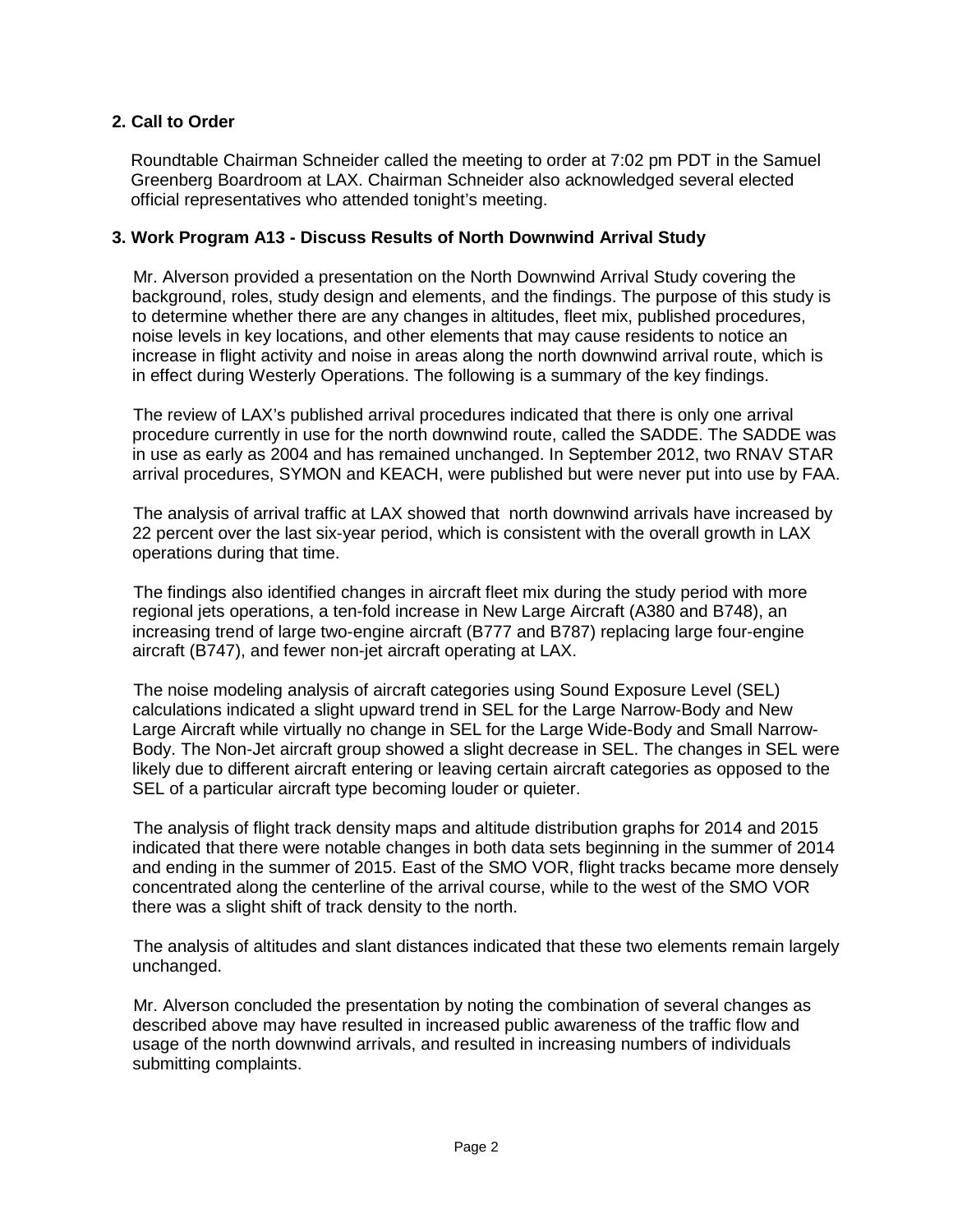The complete presentation on the North Downwind Arrival Study Results can be found on the Roundtable webpage at [http://www.lawa.org/LAXNoiseRoundTable.aspx.](http://www.lawa.org/LAXNoiseRoundTable.aspx)

#### **4. Roundtable Member Discussion**

Roundtable members thanked LAWA for undertaking the Study and observed that it was apparent from the flight track distribution and altitude data density plots that there had been a noticeable change in the location and density of the North Downwind Arrival flight tracks from the summer of 2014 to the summer of 2015. The members asked Mr. Barry Davis, Manager of the Southern California TRACON, if he could explain the reason for the change. Mr. Davis could not explain why the flight track concentration had occurred. The Roundtable members asked Mr. Davis if the FAA could investigate further the cause of the change and report back to the Roundtable. Mr. Davis asked that the Roundtable would need to submit a formal request in writing.

Roundtable members asked if the data analysis for gates/areas not covered during the presentation would be made available for public review. LAWA indicated that all graphics, analyses, and the technical report pertaining to the North Downwind Arrival Study will be made available.

A representative from Congresswoman Karen Bass' office asked Mr. Davis if the concentration of flight tracks from the summer of 2014 to the summer of 2015 would be what the community should expect when the Southern California Metroplex is implemented. Mr. Davis said he was not authorized [sic] to answer that question as the Record of Decision for the Metroplex Environmental Assessment has not been released yet.

Member Omar Pulido requested that LAWA provide a presentation about the SoCal Metroplex Project to the Roundtable at the July meeting. LAWA agreed to do so.

# **5. Comments from the Public**

Chairman Schneider opened the public comment period.

Several members of the public from Culver City, Pacific Palisades, and East LA commented that they had lived in their homes for many years and had never before experienced the frequency of low/loud aircraft overflights that began a couple of years ago and is ongoing. They encouraged LAWA to continue with the Study and to include the same data analysis and plots for the first five months of 2016. Other comments included concerns about: the Aweighting scale used to calculate the Sound Exposure Levels in the Study, the notation on the timeline regarding the release of the Metroplex EA, and whether the Step-Down approach would be a better procedure from the standpoint of aircraft noise than the Continuous Descent Approach (CDA) for the residents of Culver City.

When there were no additional public comments, Chairman Schneider closed the public comment period.

#### **6. Formal Action Items and Other Requests**

#### **Formal Action Items**

None.